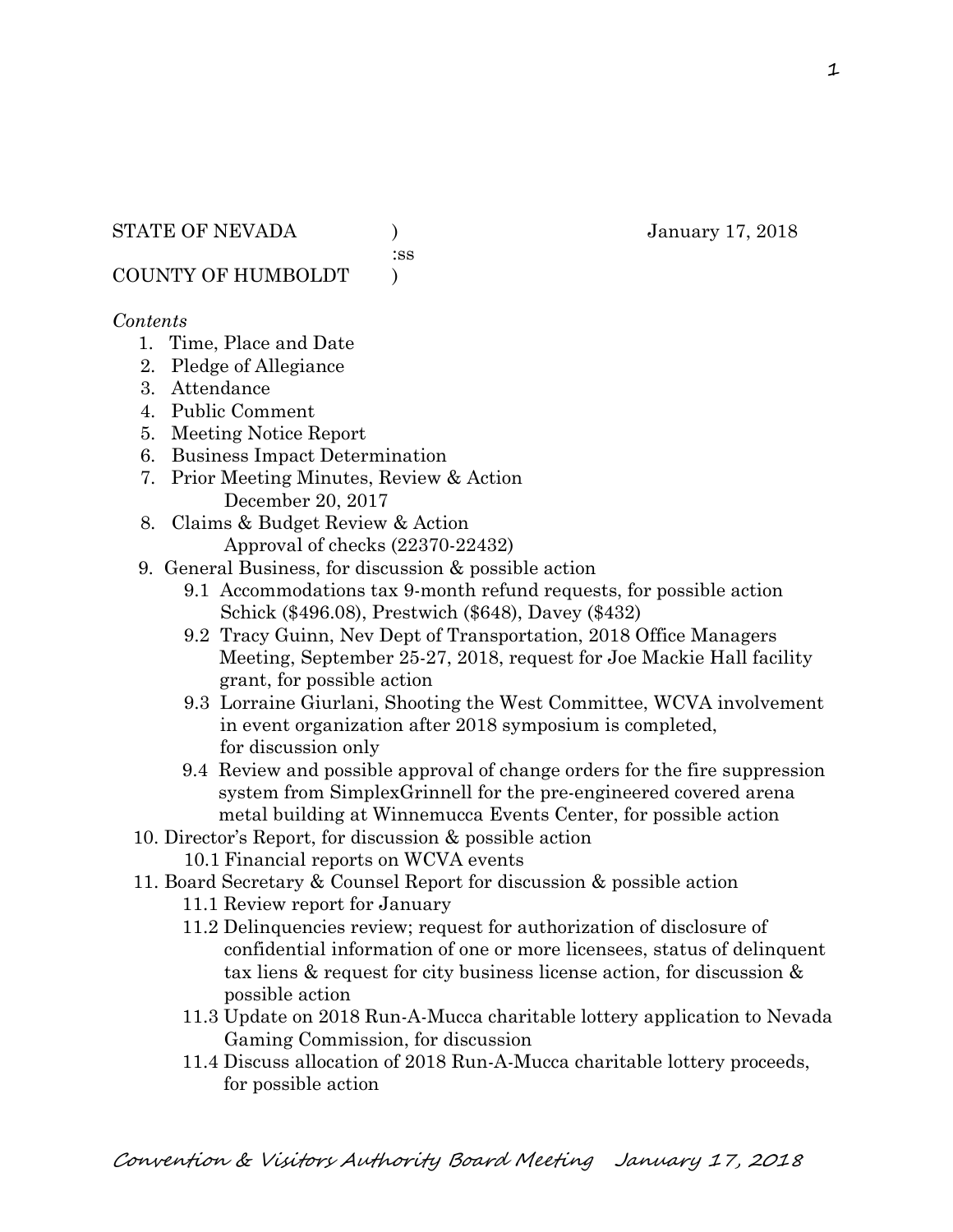11.5 Update on electronic marquees on Joe Mackie Hall and West Hall of Convention Center, for discussion

- 12. Board Administrator Report, for discussion & possible action
	- 12.1 Financial reports, for discussion
	- 12.2 Address Nevada Department of Taxation audit findings for year ending June 30, 2016 and June 30, 2017 and submit a plan of corrective action to the Nevada Department of Taxation, for discussion and possible action
	- 12.3 Request for appearance by WCVA representative to the January 30, 2018 Nevada Department of Taxation meeting to discuss completion of FY 2017 audit, for discussion and possible action
	- 12.4 Designation of Auditor for FY 2018, 2019 and 2020 at a cost of \$19,000 per year, for possible action
- 13. Other Reports
- 14. Next Meeting Date
- 15. Adjournment

# **MINUTES, JANUARY 17, 2018**

- **1. Time, Place and Date.** The Winnemucca Convention and Visitors Authority met in regular session in full conformity with the law at the Winnemucca Convention Center, West Hall, Winnemucca, Nevada at 4:00 pm on Wednesday, January 17, 2018 with Chairman Terry Boyle presiding.
- **2. Pledge of Allegiance.**
- **3. Attendance.** *Convention and Visitors Authority Board Officials Present:*

| Terry Boyle           | Chairman and Motel Representative      |  |
|-----------------------|----------------------------------------|--|
| Brian Stone           | Vice Chairman and Hotel Representative |  |
| Jim Billingsley       | Treasurer and City Representative      |  |
| John Arant            | Business Representative                |  |
| Ron Cerri             | County Representative                  |  |
| <b>Bill Macdonald</b> | Secretary and Counsel                  |  |
| Kendall Swensen       | <b>Board Administrator</b>             |  |

*Convention and Visitors Authority Board Officials Absent:*  None

*Staff Members Present:*  Kim Petersen Director Shelly Noble Administrative Clerk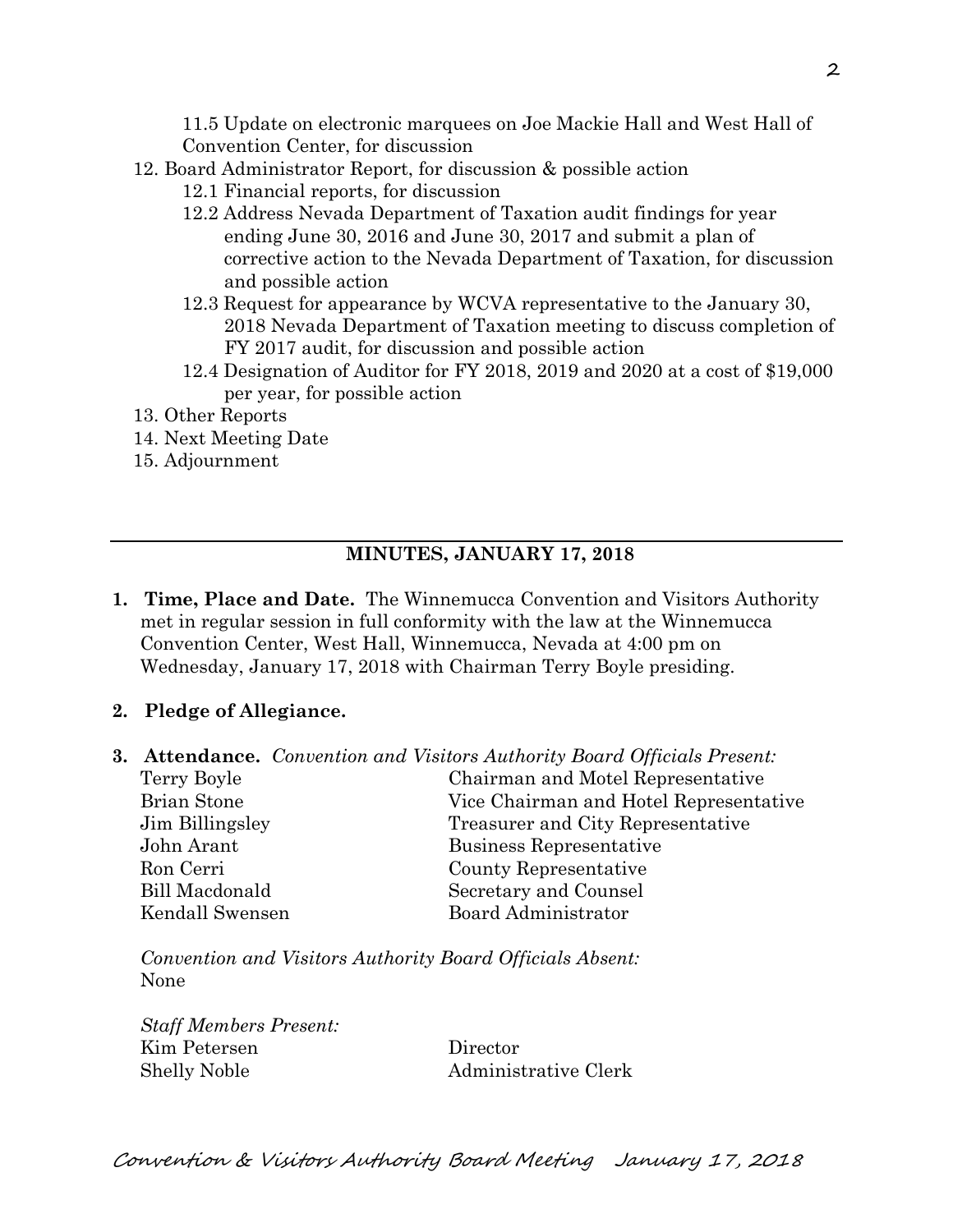*Staff Members Absent:*  None

*Others Present:*  Mike Shepherd Michael Clay Corp.

 Brenda Heintz Shooting the West Committee Roberta Rothwell Shooting the West Committee Wayne Beene Shooting the West Committee Lorraine Giurlani Shooting the West Committee

#### **4. Public Comment**

No public comment.

#### **5. Meeting Notice Report.**

Chairman Boyle reported that notice, including meeting agenda, was posted by Shelly Noble by 9:00 am Thursday, January 11, 2018 at Humboldt County Library, Court House, Post Office, City Hall and Convention Center West Hall. No persons have requested mailed notice during the past six months.

**6. Business Impact Determination.** After review of the January 17, 2018 agenda, and report by Counsel that he saw nothing in the Agenda requiring a business economic impact study or statement, *Ron Cerri made a motion that no proposed agenda item is likely to impose a direct and significant economic burden on a business or directly restrict formation, operation, or expansion of a business. The motion carried, 4-0.* Jim Billingsley was not present for this vote.

## **7. Minutes, Review & Action**

Prior meeting minutes of December 20, 2017. *John Arant made a motion to accept the minutes of the December 20, 2017 meeting. Motion carried, 4-0.* Jim Billingsley was not present for this vote.

**8. Claims, Review & Action** The following claims were submitted for payment and approved on January 17, 2018:

| <b>BANK ACCOUNT</b> | <b>CHECK NUMBERS</b> | <b>AMOUNT</b>  |
|---------------------|----------------------|----------------|
| Nevada State Bank   | 222370-22432         | \$1,113,820.60 |

*Ron Cerri made a motion to approve all claims as submitted. The motion carried, 4-0.* Jim Billingsley was not present for this vote.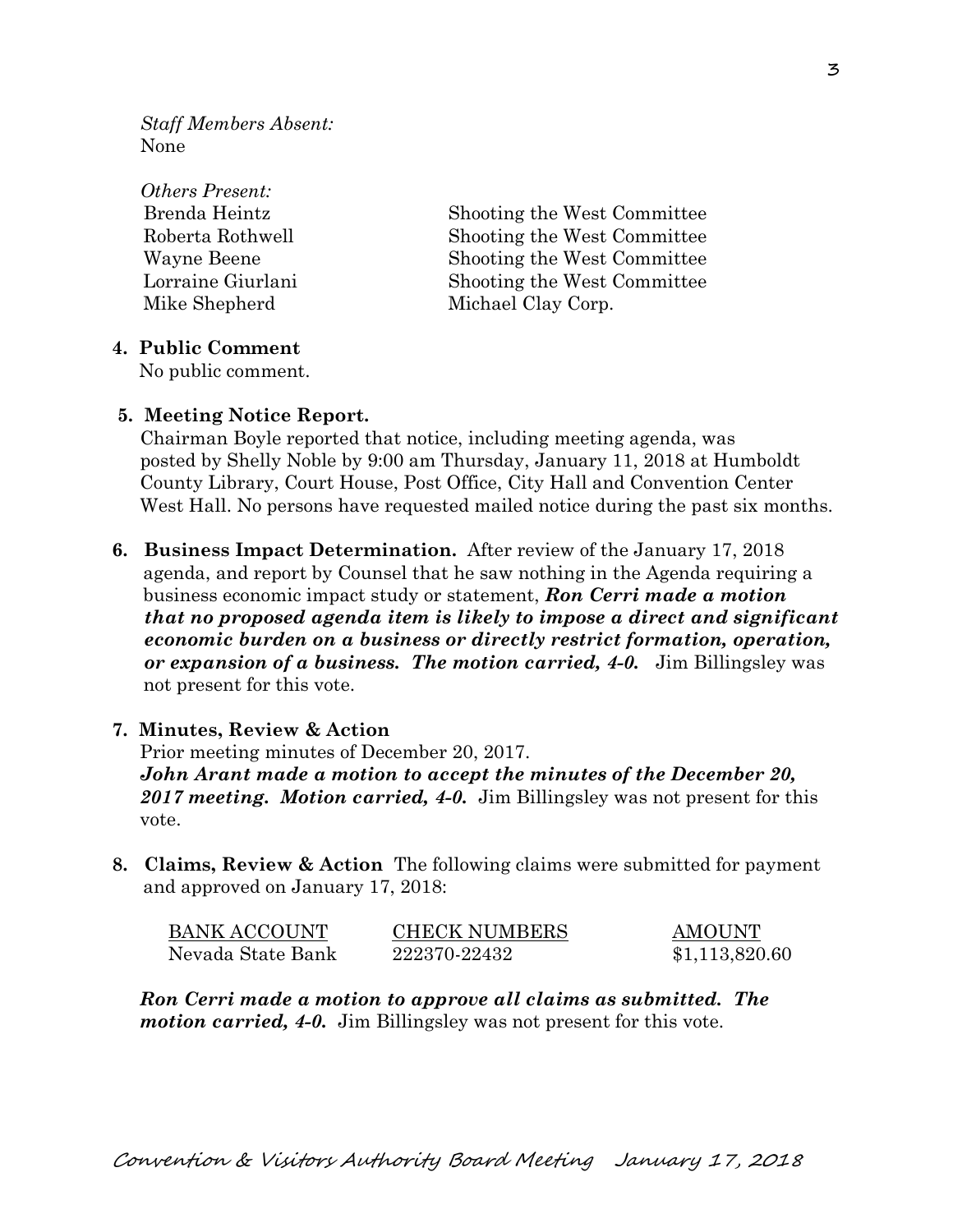# **9. General Business, for discussion & possible action**

**9.1 Accommodations tax 9-month refund requests Schick (\$496.08), Prestwich (\$648), Davey (\$432)** 

*Terry Boyle made a motion to approve the accommodation tax 9-month refunds for Sam Schick (\$496.08), Alexandra Prestwich (\$648), Charles Davey (\$432). Motion carried, 4-0.* Jim Billingsley was not present for this vote.

# **9.2 Tracy Guinn, Nev Dept of Transportation, 2018 Office Managers Meeting, September 25-27, 2018, for possible action**

Ms. Guinn is unable to be here tonight and had asked for her request to be placed on the February agenda so she could make it in person. However, after reviewing the straight-forward facility grant request, the board decided to go ahead and take action on this item. *Terry Boyle made a motion to approve a \$525 facility grant (3 days @ \$175/day) for the Silver State Room in Joe Mackie Hall for the 2018 NDOT Office Managers Meeting, September 25-27, 2018. Motion carried, 5-0.* 

Nevada Department of Transportation is responsible for any other customary Convention Center charges.

# **9.3 Lorraine Giurlani, Shooting the West Committee, WCVA involvement in event organization after 2018 symposium is completed, for discussion only**

Instead of Ms. Giurlani speaking, Mr. Wayne Beene had prepared a statement to read to this board. He has served on the Shooting the West (STW) committee for several years. In his statement he strongly urged this board to immediately assign someone to work with Brenda and Ro as they prepare for this year's event so that this person would be aware of the amount of work that is involved. None of the current STW board members are planning to continue their volunteer efforts after 2018. Brenda also spoke of the need to have someone with experience in writing grants since that is one of their major funding sources. There also needs to be some research done to find out how this would work if WCVA is involved since STW is a non-profit and we are a government entity. Kim spoke about the possibility of running the financials through WCVA but still forming a committee that would be involved in all other aspects of this event's production. He will continue to be in contact with Brenda to work on keeping STW viable and in Winnemucca.

# **9.4 Review and possible approval of change orders for the fire suppression system from SimplexGrinnell for the pre-engineered covered arena metal building at Winnemucca Events Center, for possible action**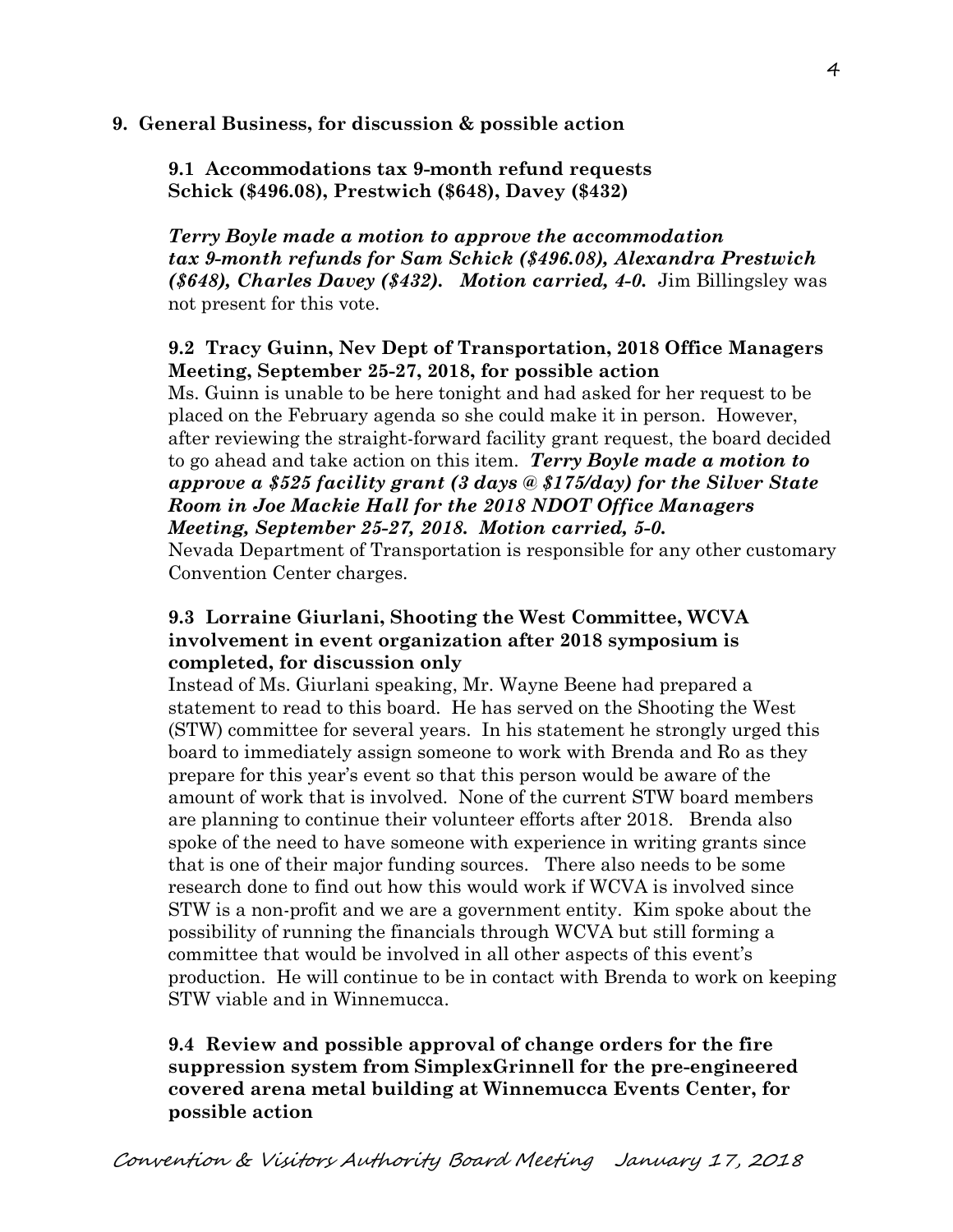Mike Shepherd spoke with the board about the change orders for the fire suppression system that are necessary due to the building's construction. When the initial bid was submitted, SimplexGrinnell was not aware of some of the building's unique characteristics. There are two change orders. One is in the amount of \$39,668 and is for additional work required due to the structure framing at the bottom of the trusses. The second change order is in the amount of \$9,291 for the installation of a voice evacuation system that was requested by the local fire department. These increases were not welcome news, but *John Arant made a motion to approve the two change orders receieved from SimplexGrinnell in the amounts of \$39,668 and \$9,291 as outlined above. Motion carried, 5-0.* 

# **10. Director's Report.**

## **10.1 Financial reports on WCVA events**

The bank reconciliations for Ranch Hand Rodeo and Tri-County Fair were included in the board packets for review.

## **11. Secretary and Counsel, Monthly report, for discussion & possible action**

#### **11.1 Review report for January**

Bill's report was included in the meeting packets available online.

# **11.2 Delinquencies review; request for authorization of disclosure of confidential information of one or more licensees, status of delinquent tax liens & request for city business license action, for discussion and possible action**

The tax liens have been prepared and are ready to be signed and recorded. We did receive a partial payment from one of the properties. The liens will be filed by the end of the month. *Terry Boyle made a motion to accept the resolution, prepared by Bill, and directing him to file the liens against Days Inn and Val-U Motel for unpaid July 2017 room taxes and associated costs. This resolution is to be signed by the appropriate WCVA board members. Motion carried, 5-0.* 

# **11.3 Update on 2018 Run-A-Mucca charitable lottery application to Nevada Gaming Commission, for discussion**

A motorcycle has been selected as the prize in this year's Run-A-Mucca raffle so we can now submit the application for approval to the Nevada Gaming Control Board.

# **11.4 Discuss allocation of 2018 Run-A-Mucca charitable lottery proceeds, for possible action**

No action taken.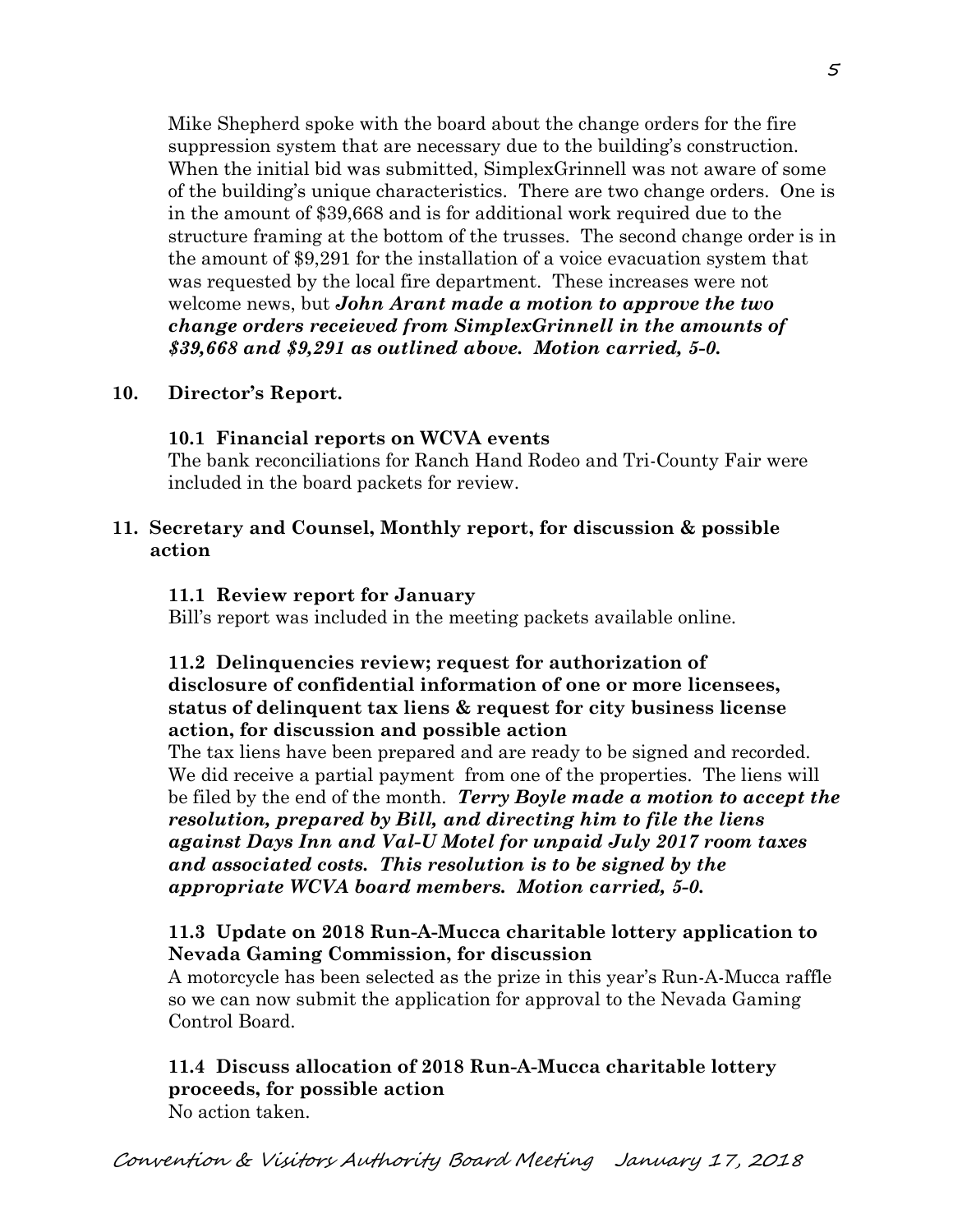# **11.5 Update on electronic marquees on Joe Mackie Hall and West Hall of Convention Center, for discussion**

Bill prepared a memo to Kim addressing prevailing wage and how it may be applicable for this project. Copies were distributed to board members.

# **12. Board Administrator.**

## **12.1 Financial Reports, for discussion**

Room tax cash collections were up again for November.

# **12.2 Address Nevada Department of Taxation audit findings for year ending June 30, 2016 and June 30, 2017 and submit a plan of corrective action to the Nevada Department of Taxation, for discussion and possible action**

Kendall had written letters to the Department of Taxation, for Terry's signature, outlining the corrective actions he has taken.

# **12.3 Request for appearance by WCVA representative to the January 30, 2018 Nevada Department of Taxation meeting to discuss completion of FY 2017 audit, for discussion and possible action**  Even though Kendall outlined his corrective action plan in a letter, Nevada Department of Taxation is requesting a WCVA representative attend this

meeting to discuss the corrective plan. Kendall is willing to attend as our representative, unless another board member would like to go. *Ron Cerri made a motion authorizing Kendall Swensen to attend the January 30, 2018 Nevada Department of Taxation meeting as a representative of WCVA to discuss the completion of FY 2017 audit, Motion carried, 5-0.* 

# **12.4 Designation of Auditor for FY 2018, 2019 and 2020 at a cost of \$19,000 per year, for possible action**

Steele & Associates have made a proposal to WCVA to perform their annual audits for the next three years at a cost of \$19,000 per year. Kendall reports that they are thorough and easy to work with and recommends that we accept their proposal. *Jim Billingsley made a motion to accept the proposal made by Steele & Associates to perform the annual WCVA audits for the years 2018, 2019 and 2020 at a cost of \$19,000 per year. Motion carried, 5-0.* 

# **13. Other reports**

# **13.1 Silver State International Rodeo**

Kim reported that he has been in touch with SSIR representatives and it appears that this year's event will be considerably larger than in past years.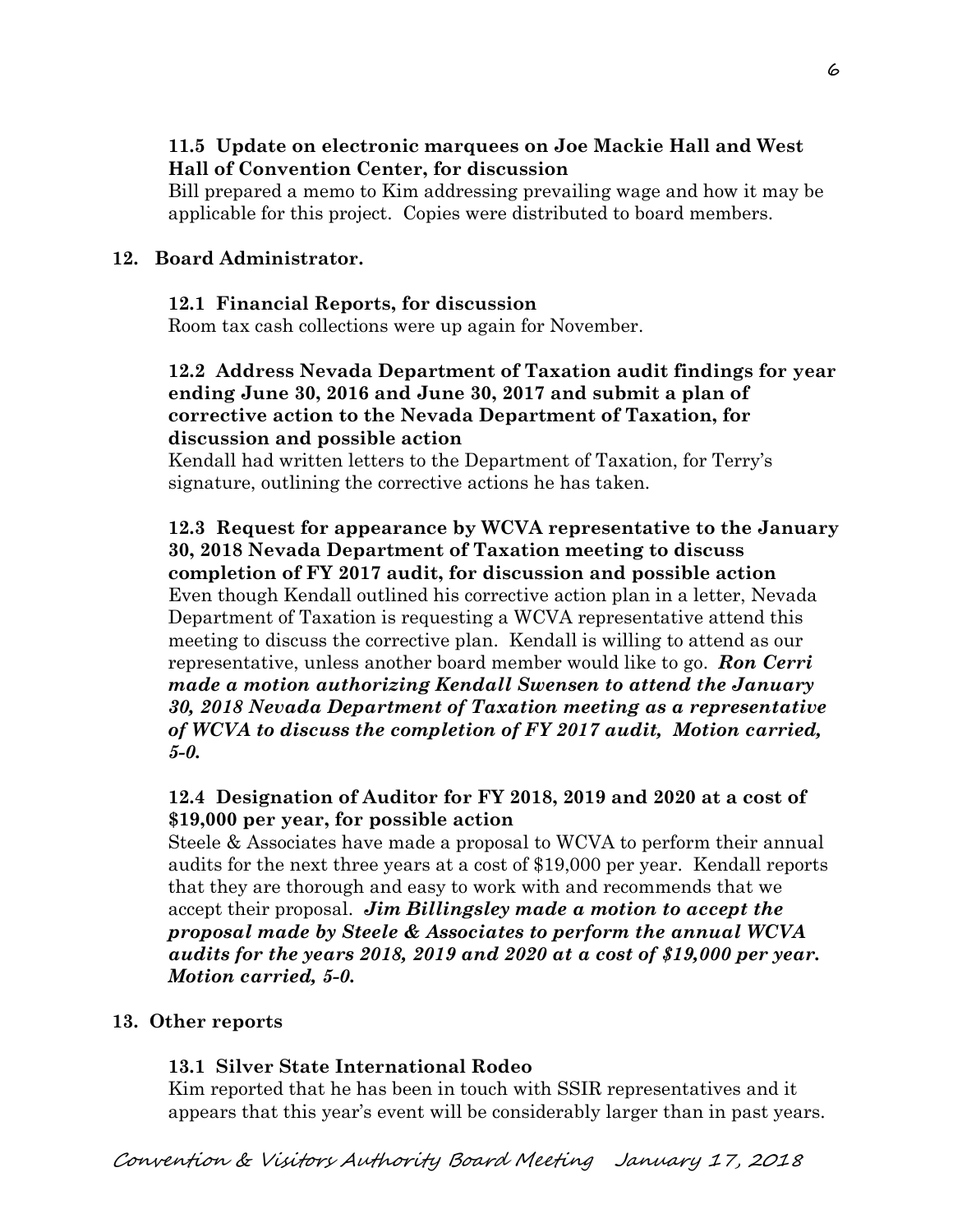During previous years there have been other youth rodeos with dates that conflicted with SSIR so participants were split between them. This year there are no conflicting rodeos so those competitors are expected to gather here. The concern is that we will need additional stalls and campsites. Kim is getting prices to expand these services. Once they are in place they will assist him as he tries to attract larger equine events.

## **13.2 High Desert Challenge**

Jim has been talking with John Brooks, who produces the High Desert Challenge each year, a youth wrestling tournament. Like SSIR, this year there are no conflicting wrestling tournaments during his dates and he is expecting a much larger tournament in February. He works with a limited budget and the increased numbers have made it necessary for him to bring in extra help from Reno, which is quite expensive. A lot of the expenses will be more than in the past. Jim was wondering if this board would consider supporting him with grant funding to help offset some of these costs. It is not on tonight's agenda so no action can be taken but board members were supportive of this event which brings young wrestlers and their families to town for the weekend. Even though next month's meeting will be after the tournament, Jim will speak with John about appearing before this board next month to request funding.

#### **13.3 Extreme Barrel Racing**

Kim is working to finalize plans to bring this large barrel race to Winnemucca in August. The organizer of the event was in town recently to look at the new building and was very impressed with what she saw. Kim will keep this board informed as he works to secure the details.

#### **13.4 New Years Bronc Bash**

Ron asked what kind of feedback we had received after the Bronc Bash. He had heard that there was some concern about the pay outs. Kim reported that he heard positive comments, except that the bar was out of alcohol at 8 pm and had to go buy more. John asked if it was possible to put the rider's scores on the scoreboard since, at times, it was hard to understand the announcer. All in all, it was a good event and something to do on New Year's Eve besides going to a bar and we look forward to many more. Kim also let the board know that Jerry Harper would be reading his tribute to Cole Hatcher, that he read at this event, at our Ranch Hand Rodeo.

#### **13.5 Facility grants**

Terry asked if this board would be interested in making some guidelines that Kim could follow when there's a facility grant request for an event that is bringing people to town who will utilize motel rooms. These are the types of events we want to use our facilities and this would be one less task for the organizers to complete. Other board members said they would be supportive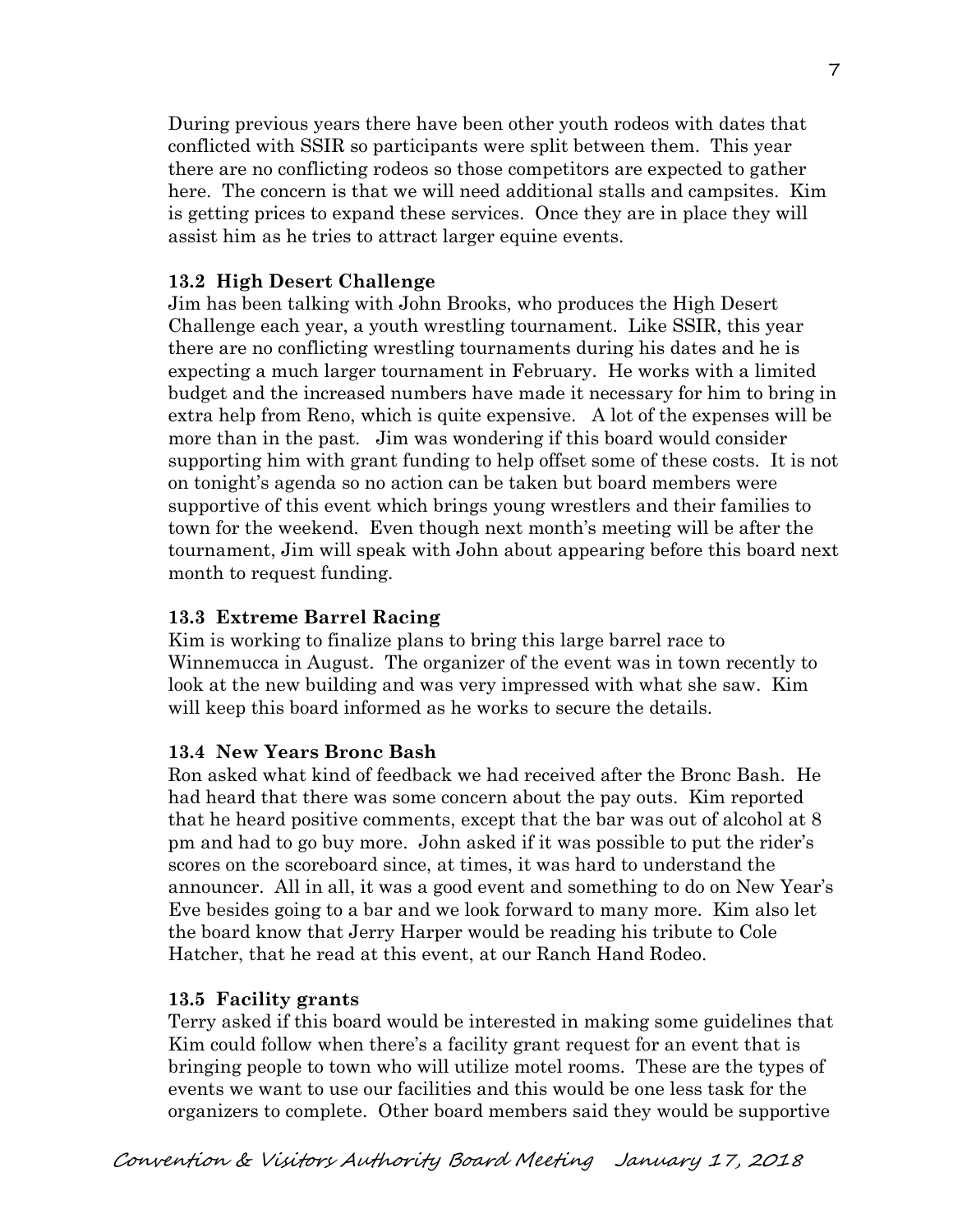of working on these guidelines.

# **13.6 Pickle ball**

John suggested that board members go on YouTube and look up Pickle Ball. Evidently, the tournaments are very popular and people travel to compete. It might be something to look in to.

# **14. Public Comment**

None.

# **15. Regular Business. Next Meeting. The Board confirmed the next regular meeting date of Wednesday, February 21, 2018, 4:00 pm.**

# **16. Adjourn.** *Ron Cerri made a motion to adjourn this meeting. Motion carried, 5-0.*

The meeting was adjourned at 5:45 pm to the next regular meeting, or to the earlier call of the Chairman or to the call of any three (3) members of the Board on three (3) working days notice.

Respectfully submitted,

Shelly Noble

APPROVED ON \_\_\_\_\_\_\_\_\_\_\_\_\_\_\_\_\_\_\_\_\_\_\_\_\_\_\_\_, 2018

As written\_\_\_\_\_\_\_\_\_\_\_\_\_\_\_

As corrected

Winnemucca Convention & Visitors Authority Board